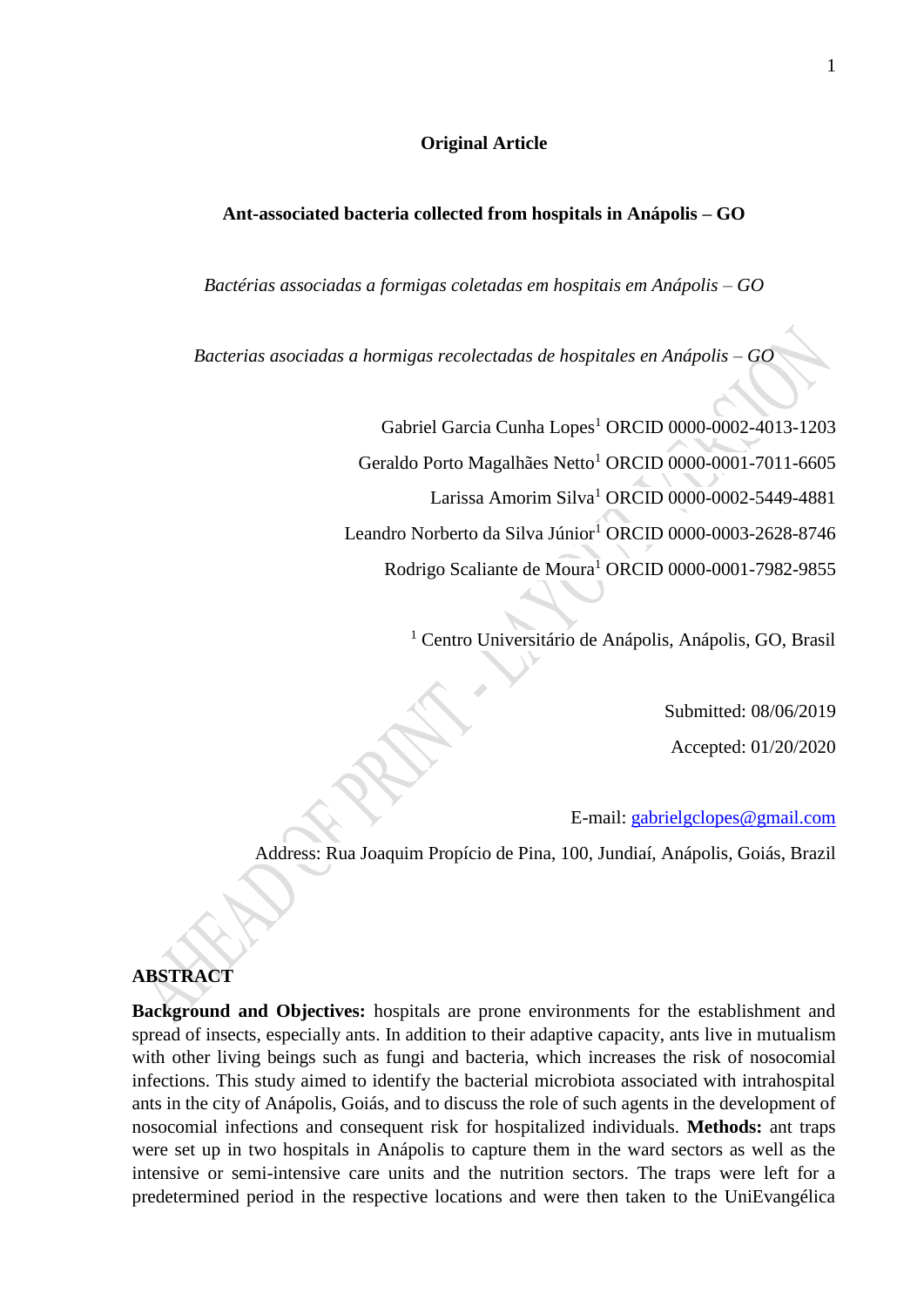Microbiology Laboratory for culture, sowing and bacterial identification. **Results:** three collections were performed in each of the hospital sectors of each hospital institution. The following microorganisms could be isolated: *Staphylococcus* spp., Gram-positive bacilli, *Klebsiella ozaenae*, *K. rhinoscleromatis*, *Escherichia coli* and *Yersinia pseudotuberculosis*. **Conclusion:** we can conclude that ants can act as vessels for microorganisms. This fact suggests that ants may favor infections in the hospitals. However, the relationship between ant population and incidence of infections in hospitals remains uncertain, and studies are necessary to associate these variables.

**KEYWORDS:** Hospital Infection. Disease Vectors. Infection Control. Insect Vectors. Public Health.

#### **RESUMO**

**Justificativa e Objetivos:** os hospitais são locais propícios para a instalação e propagação de insetos, especialmente formigas. Essas, além da sua capacidade adaptativa, vivem em mutualismo com outros animais, como fungos e bactérias, o que confere risco elevado para infecções nosocomiais. O presente estudo teve como objetivo identificar a microbiota bacteriana associada com formigas intra-hospitalares na cidade de Anápolis, Goiás, e discutir o papel de tais agentes no desenvolvimento de infecções hospitalares e o consequente risco para indivíduos hospitalizados. **Métodos:** foram montadas armadilhas para formigas em dois hospitais da cidade de Anápolis a fim de capturá-las nos setores de enfermaria, unidade de terapia intensiva/semi-intensiva e nutrição. As armadilhas eram deixadas por um período prédeterminado nos respectivos setores e depois eram levadas ao Laboratório de Microbiologia da UniEvangélica para cultivo, semeadura e identificação bacteriana. **Resultados:** foram realizadas três coletas em cada um dos setores de cada instituição hospitalar. Foi possível isolar os seguintes microrganismos: *Staphylococcus* spp., bacilos Gram-positivos, *Klebsiella ozaenae*, *K. rhinoscleromatis*, *Escherichia coli* e *Yersinia pseudotuberculosis*. **Conclusão:**  pode-se concluir que as formigas podem atuar como veículos para microrganismos. Esse fato sugere que podem favorecer o processo de infecção em usuários de assistência hospitalar. Entretanto, permanece incerto a relação entre população de formigas e incidência de infecções nos hospitais, sendo necessário realizar estudos para associar tais variáveis.

**DESCRITORES:** Infecção Hospitalar. Vetores de Doenças. Controle de Infecções. Insetos Vetores. Saúde Pública.

#### **RESUMEN**

**Justificación y Objetivos:** los hospitales son ambientes propicios para la instalación y propagación de insectos, especialmente hormigas. Además de su capacidad de adaptación, estos animales viven en mutualismo con otros, como los hongos y las bacterias, lo que confiere un alto riesgo de infecciones nosocomiales en los humanos. El presente estudio tuvo como objetivo identificar la microbiota bacteriana asociada con hormigas intrahospitalarias en la ciudad de Anápolis, Goiás, y analizar el papel de dichos agentes en el desarrollo de infecciones hospitalarias y el riesgo para las personas hospitalizadas. **Métodos:** se instalaron trampas para hormigas en dos hospitales de la ciudad de Anápolis para capturarlas en los sectores de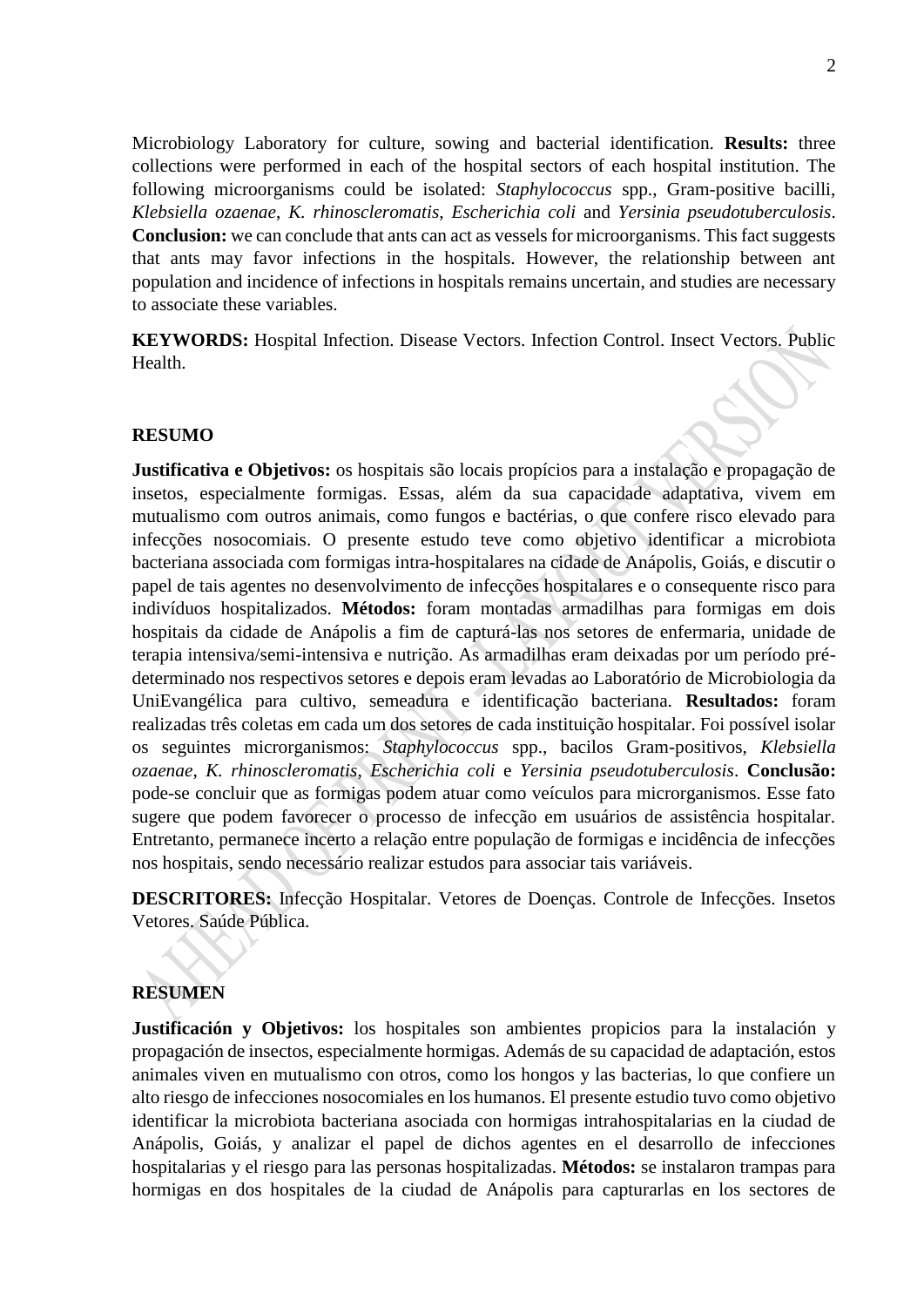enfermería, unidades de cuidados intensivos, de cuidados semiintensivos y nutrición. Las trampas se dejaron durante un período predeterminado en los sectores respectivos y después se las llevaron al Laboratorio de Microbiología UniEvangélica para su cultivo, siembra e identificación bacteriana. **Resultados:** se realizaron tres colectas en cada uno de los sectores hospitalarios de cada institución hospitalaria. Se pudieron aislar los siguientes microorganismos: *Staphylococcus* spp., bacilos Gram positivos, *Klebsiella ozaenae*, *K. rhinoscleromatis*, *Escherichia coli* y *Yersinia pseudotuberculosis*. **Conclusiones:** se concluye que las hormigas pueden servir como vehículos de microorganismos. Esto sugiere que pueden favorecer el proceso de infección a los usuarios de atención hospitalaria. Sin embargo, la relación entre la población de hormigas y la incidencia de infecciones en los hospitales sigue siendo incierta, y se necesitan más estudios para asociar estas variables.

**PALABRAS CLAVE:** Infección Hospitalaria. Vectores de Enfermedades. Control de Infecciones. Insectos Vectores. Salud Pública.

## **INTRODUCTION**

Urbanization, when associated with poor forest conservation, can create fundamental conditions for various infectious diseases. Several animals such as fleas, lice, and rats (vectors for bubonic plague, rickettsiosis and leptospirosis, respectively) already have a consolidated degree of attention and epidemiological importance. Ants, however, are underestimated in their ability to contribute directly to health hazards, and may be of comparable importance to the abovementioned vectors. Frequently seen as more of a nuisance, there is the potential for ants to act as vessels of pathogenic microorganisms, highlighting this role within hospital environments. In recent years, however, concern about ants as mechanical vectors has also extended to household environments.<sup>1,2</sup>

As their potential for harm is underestimated, safety measures intended to reduce this population inside medical institutions are neglected, even if sometimes present. If its relevance was adequately stated, sanitary, hygienic and structural measures could have been implemented to efficiently and effectively reduce ant circulation and possibly have a positive impact on health indices. In developed countries, pest control in hospitals is already of paramount importance.3,4

Architectural features (such as gaps and breaches on the floor, sockets and electrical circuits, as well as its related structures like cabinets, machines and appliances), proximity to households and continuous flux of people are some of the main factors that make up for the high ant population in nosocomial environments. Since ants have mutualistic relationships with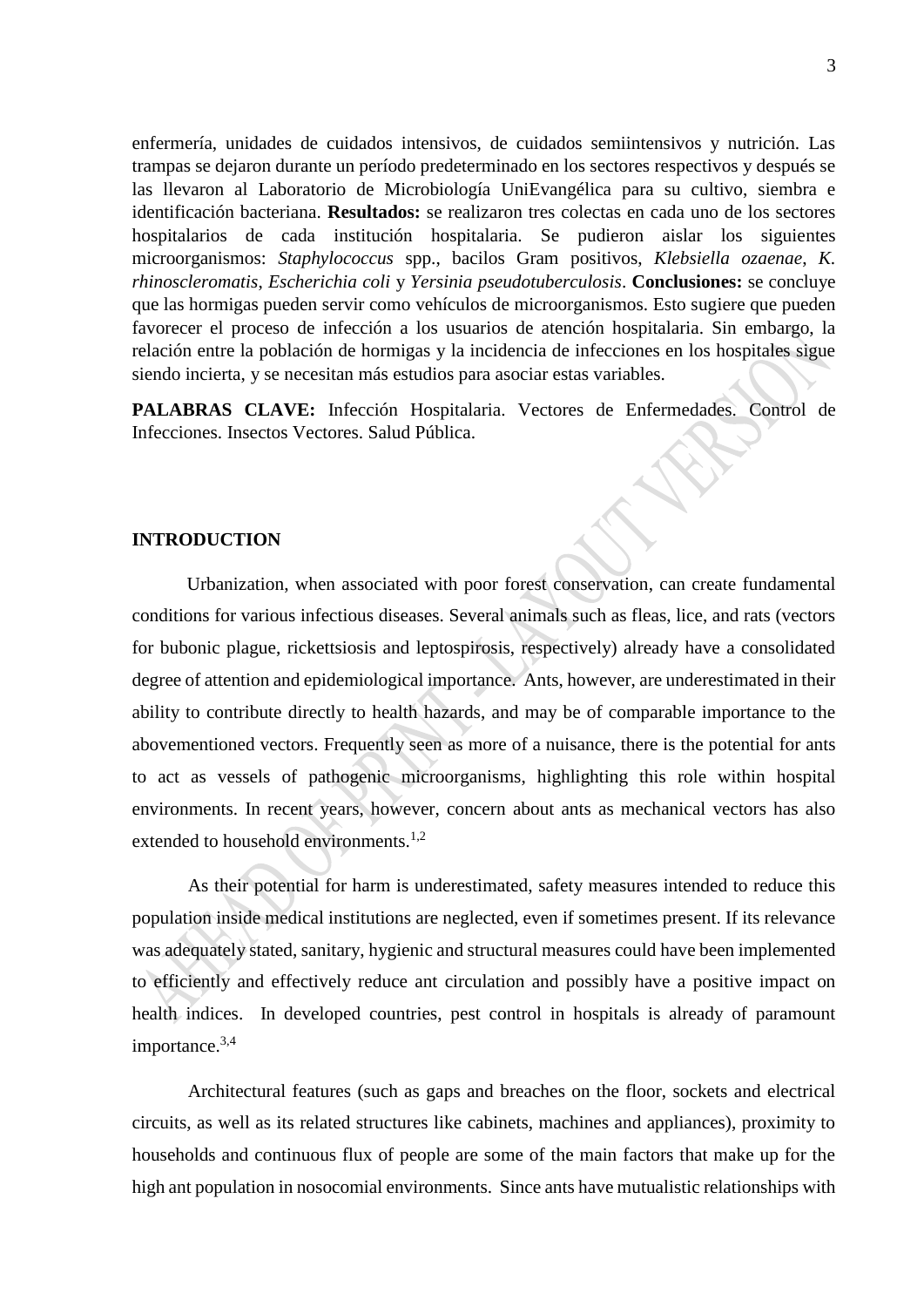other living beings, such as fungi and bacteria, it is to be expected that the flow of these microorganisms is also related to the ant population.<sup>5</sup>

The harmful presence of ants in a nosocomial environment is emphasized in view of the health problems of patients, especially hospitalized patients, and health professionals due to the risks of spread of pathogens and subsequent cross-infection. This condition can be observed as a risk factor for increased exposure to various types of etiological agents and consequently to infection, as well as the extensive treatment of broad-spectrum antibiotics, which accentuates the emergence of bacteria with antimicrobial resistance.<sup>6</sup>

In Brazil, it is estimated that 5-15% of hospitalized patients will develop an hospital infection. Among such infections are bacterial pneumonia and infections in the genitourinary tract, in the bloodstream and in surgical wounds, as well as sepsis; these conditions are the majority of diseases caused by bacteria in the nosocomial environments and are often subject to poor prognosis. Pathogens capable of causing such damage commonly live in symbiosis with ants $7-9$ 

Various bacteria, with emphasis on the genera *Staphylococcus*, *Streptococcus*, *Serratia*, *Klebsiella*, *Acinetobacter*, *Enterobacter*, *Salmonella*, *Escherichia* and *Enterococcus*, have been described to be associated with ants in hospital settings. *Pseudomonas* spp., *Hafnia alvei*, *Enterobacter aerogenes*, *Burkholderia cepacia* were also found, albeit less frequently.2,3,5,9-13

In this scenario, this study aimed to verify the bacterial microbiota associated with ants collected in two hospitals in the city of Anápolis, Goiás. We also sought to relate this fauna with the possible health risks of patients with regard to hospital infection.

# **METHODS**

This was a descriptive, cross-sectional study, conducted from December 2018 to June 2019 in two hospitals in the city of Anápolis (referred to as hospitals A and B; the former was part of the public network while the latter was private) ; in the following sectors: wards, intensive care unit/semi-intensive care unit (ICU and S-ICU) and nutrition service (kitchen). Nine collections were performed in each of the hospitals, covering all the sectors mentioned.

To carry out the study, it was not necessary to issue an opinion of the Ethics and Research Committee, since the methodology does not fit the specifications for this.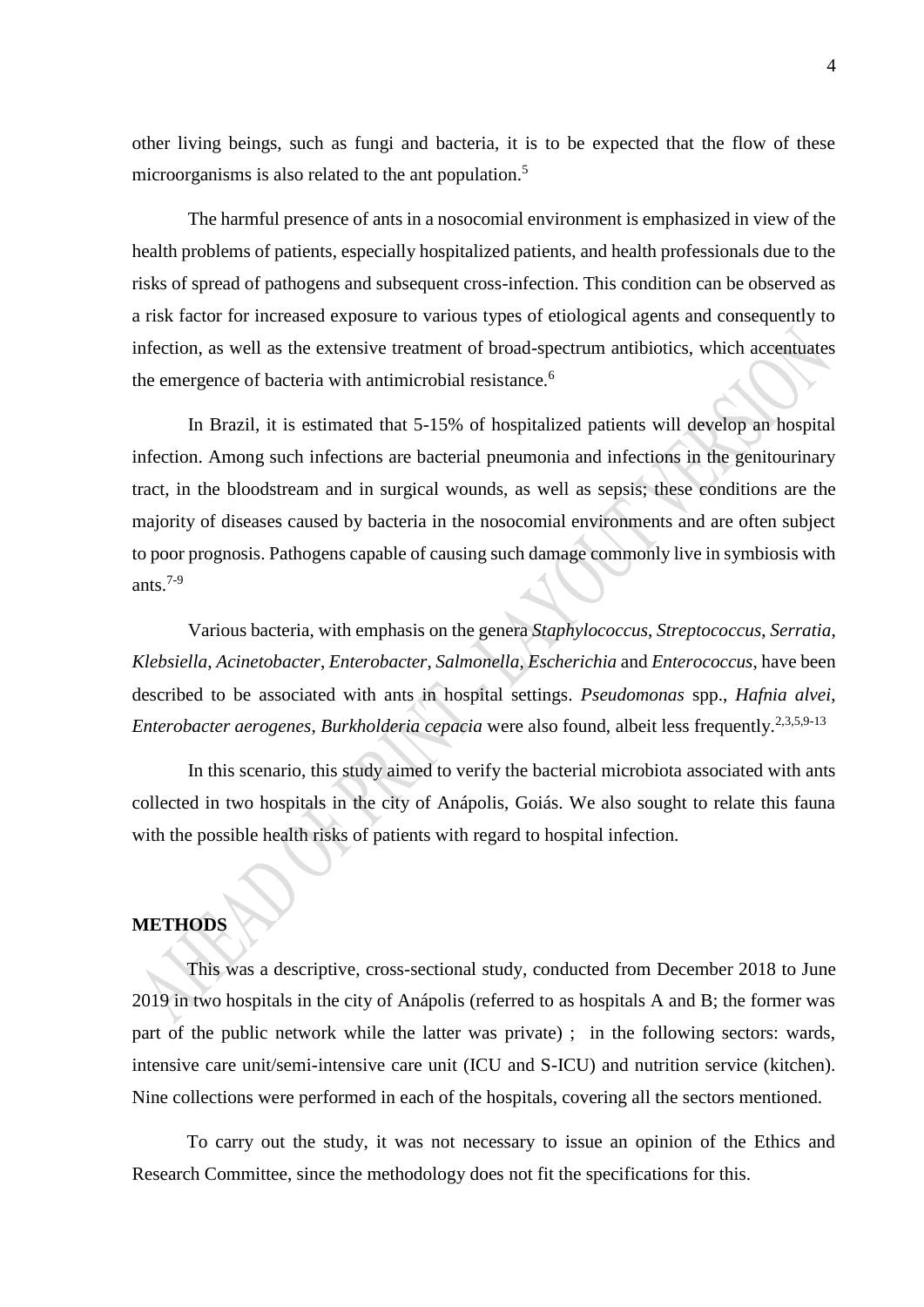#### **Sample collection**

The material preparation phase consisted of autoclave sterilization in the Microbiology Laboratory of UniEvangélica (Labbas) of the materials that made up the ant traps: 1 mL of bee honey in test tubes. After this process, the materials were taken to hospitals, properly packed, and then allocated in the respective sectors. Each trap was assembled as follows: for the experimental tubes, two open test tubes containing honey as bait were positioned on the ground to attract ants. For the control tube, an open test tube was supported in a beaker, contained within a water-filled Petri dish that prevented ant entry in order to control for air contamination. Traps were left for three hours in the afternoon for one-third of the collections and for 12 hours in the night for the remaining two-thirds.

#### *Sample culture*

After collection, the tubes were closed and taken to Labbas. All tubes, regardless of ant presence, were filled with brain heart infusion (previously sterilized in autoclave and incubated in an oven at 35ºC for 24-48 hours. After this process, all BHI tubes that presented turbidity (thus indicating growth) were sowed in plates containing Mannitol salt agar, MacConkey agar and nutrient agar, all previously sterilized. The plates were subsequently incubated at 37 ºC for 24-48 hours.

## *Identification of bacterial isolates*

The bacterial identification phase was performed according to plate growth characteristics and staining aspects related to Gram staining. Gram-positive bacteria were submitted to catalase testing. Gram-negative bacteria were submitted to oxidase testing and subsequently to the Bactray systems I and II (oxidase-negative bacteria) and Bactray III (oxidase-positive bacteria). The Schaeffer-Fulton staining method was also used to identify endospores in Gram-positive bacilli. These data were correlated with the morphological aspects of bacterial colonies under optical microscopy.

## **RESULTS**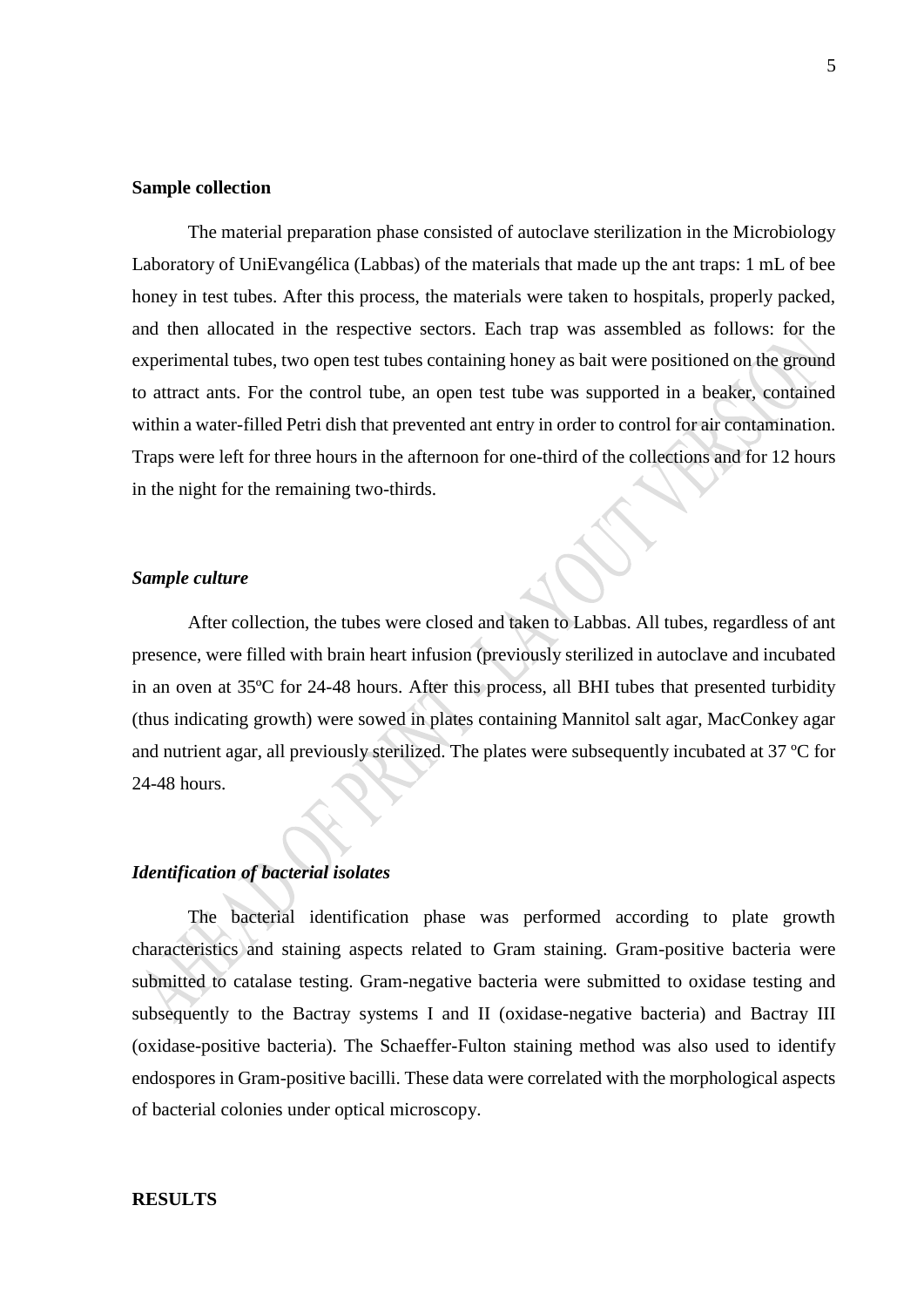Three collections were performed in each hospital for each hospital sector, totaling 18 collections during the study period. A total of 54 study tubes were collected, of which 36 were experimental (18 in hospital A and 18 in hospital B) and 18 were control (9 in hospital A and 9 in hospital B). Each study sector of the hospital received 12 experimental tubes (6 in hospital A and 6 in hospital B). Frequency of experimental tubes whose traps were successful in ant capture, as well as their respective place of collection, are shown on Table 1.

| Hospital     | <b>Sector</b> | AF             | Ant                      |
|--------------|---------------|----------------|--------------------------|
| $\mathbf{A}$ | S-ICU         | $\overline{4}$ | Paratrechina longicornis |
|              | <b>WAR</b>    |                |                          |
|              | <b>NUT</b>    | $\overline{2}$ | Paratrechina longicornis |
|              |               |                | Tapinoma melanocephalum  |
| B            | ICU           |                | Paratrechina longicornis |
|              | <b>WAR</b>    |                | Tapinoma melanocephalum  |
|              | <b>NUT</b>    | 4              | Paratrechina longicornis |
|              |               |                | Tapinoma melanocephalum  |

**Table 1.** Absolute frequency of experimental tubes with trapped ants from different sites of two hospitals (A and B) in the municipality of Anápolis, GO.

AF: absolute frequency; WAR: wards; NUT: nutrition service

Of the total of 36 experimental tubes, 33% succeeded in capturing ants  $(n = 12)$ . In hospital A,  $66\%$  (n = 4) of the experimental tubes with ants came from the S-UTI and 34% (n  $= 2$ ) from the nutrition service. In hospital B, 66% (n = 4) of the experimental tubes with ants came from the nutrition sector, 17% ( $n = 1$ ) from the ICU and 17% ( $n = 1$ ) from the wards sector. The ward sector of hospital A was the only one in which it was not possible to capture ants. There were two captured species: *Paratrechina longicornis* and *Tapinoma melanocephalum*. Bacterial colony growth was identified in the trap experimental tubes, regardless of ant presence. It was inferred that in the positive experimental tubes without ant capture there might have been contact of ants with the bait temporarily, once the strains isolated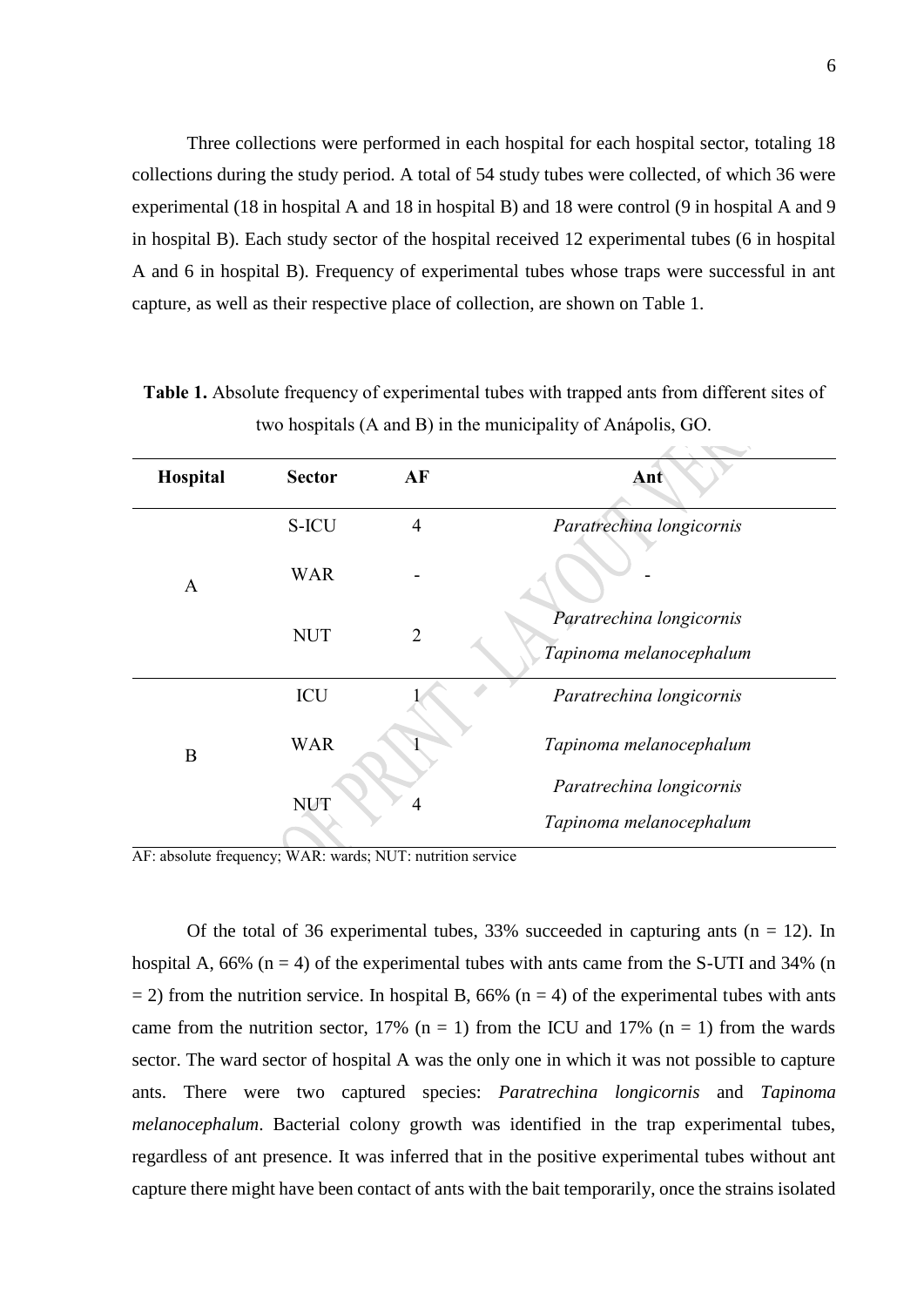in the control tubes of the respective traps were excluded. In this scenario, Chart 1 demonstrates the bacteria identified in the experimental tubes.

| Hospital     | <b>Sector</b> | <b>Bacteria</b>              |
|--------------|---------------|------------------------------|
|              |               | Staphylococcus spp.*         |
|              | S-ICU         |                              |
|              |               | Klebsiella ozaenae*          |
|              |               | Staphylococcus spp.          |
|              |               |                              |
| $\mathbf{A}$ | <b>WAR</b>    | Gram-positive bacilli        |
|              |               |                              |
|              |               | Yersinia pseudotuberculosis  |
|              |               | Staphylococcus spp.          |
|              | <b>NUT</b>    |                              |
|              |               | Gram-positive bacilli        |
|              | ICU           | Staphylococcus spp.          |
|              |               | Staphylococcus spp.*         |
|              | <b>WAR</b>    |                              |
|              |               | Escherichia coli*            |
|              |               | Staphylococcus spp.*         |
|              |               |                              |
|              |               | Klebsiella rhinoscleromatis* |
|              | <b>NUT</b>    |                              |
|              |               | Escherichia coli             |
|              |               |                              |
|              |               | Gram-positive bacilli        |

**Chart 1.** Bacteria isolated in experimental tubes (regardless of ant presence) from traps of different locations in two hospitals (A and B) in the municipality of Anápolis, GO.

AF: absolute frequency; WAR: wards; NUT: nutrition service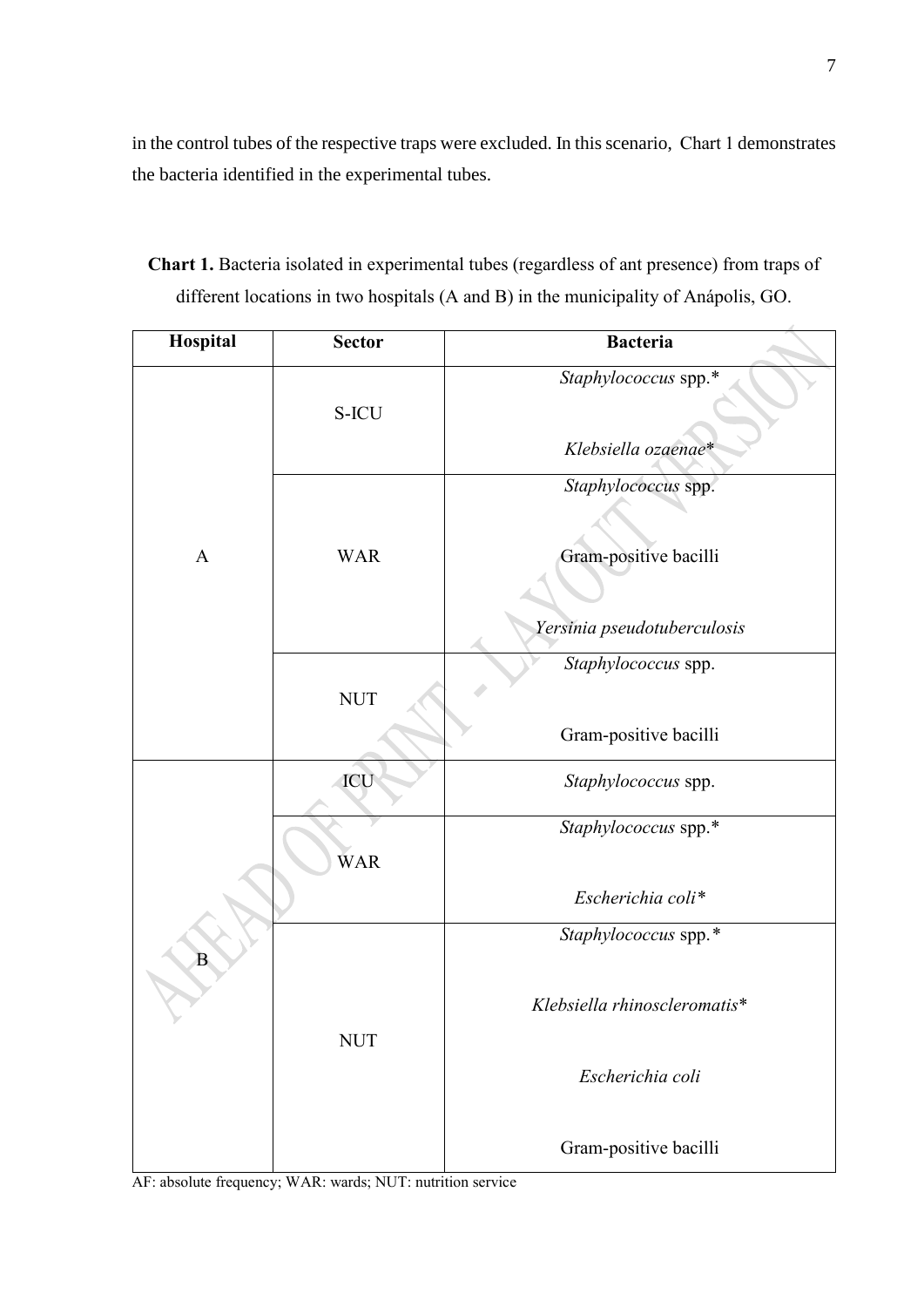The isolation of *Staphylococcus* spp. was the most frequent, found in all experimental tubes positive for bacteria. Gram-positive bacilli were identified in the wards (hospital A) and nutrition (hospital A and B) sectors, although not directly associated with trapped ants. The growth of *E. coli* strains in the wards and nutrition sectors of hospital B was verified, associated with ants collected in the first sector mentioned. Furthermore, there was growth of microorganisms of the genus *Klebsiella*, identifying *K. ozaenae* in the ICU sector of hospital A and *K. rhinoscleromatis* in the nutrition sector of hospital B, both in association with ant samples from the respective sites. *Yersinia pseudotuberculosis* was identified in the ward sector of hospital A.

In one of the tubes with positivity for Gram-positive bacilli, the formation of endospores was also identified. It was not possible to identify them precisely, but morphological similarity (microscopic and macroscopic) was observed with *Bacillus subtilis*.

# **DISCUSSION**

Similarly to the 2010 study, $14$  the most commonly found bacterial genus was *Staphylococcus*. In addition to their great adaptability and ability to cause infections, staphylococci are large representatives of hospital infections in the current context. Although it is associated with pathological entities of benign course, *S. aureus* is capable of generating severe and invasive infections, possibly even fatal, specially in patients debilitated due to hospital infection, with; the skin, soft parts and lungs are the main sites of relevance.<sup>14,15</sup>

In a hospital in the city of Sumaré, São Paulo, *S. aureus* was the microorganism most associated with deaths from hospital infection, mainly associated with pneumonia and bloodstream infection.<sup>16</sup> In reinforcement of these results, a study conducted in Minas Gerais identified that all strains of *S. aureus* associated with ants collected in the ICU and operating room were resistant to oxacillin, configuring them as bacteria capable of causing infection with a worse prognosis.<sup>17</sup>

Coagulase-negative staphylococci (CNS) comprise a broad group of microorganisms, which are mainly represented by pathogenic species *S. epidermidis*, *S. saprophyticus* and, less commonly, *S. haemolyticus*. Unlike *S. aureus*, of universal distribution, these pathogens are preferably associated with the hospital environment and have the ability to infect bloodstream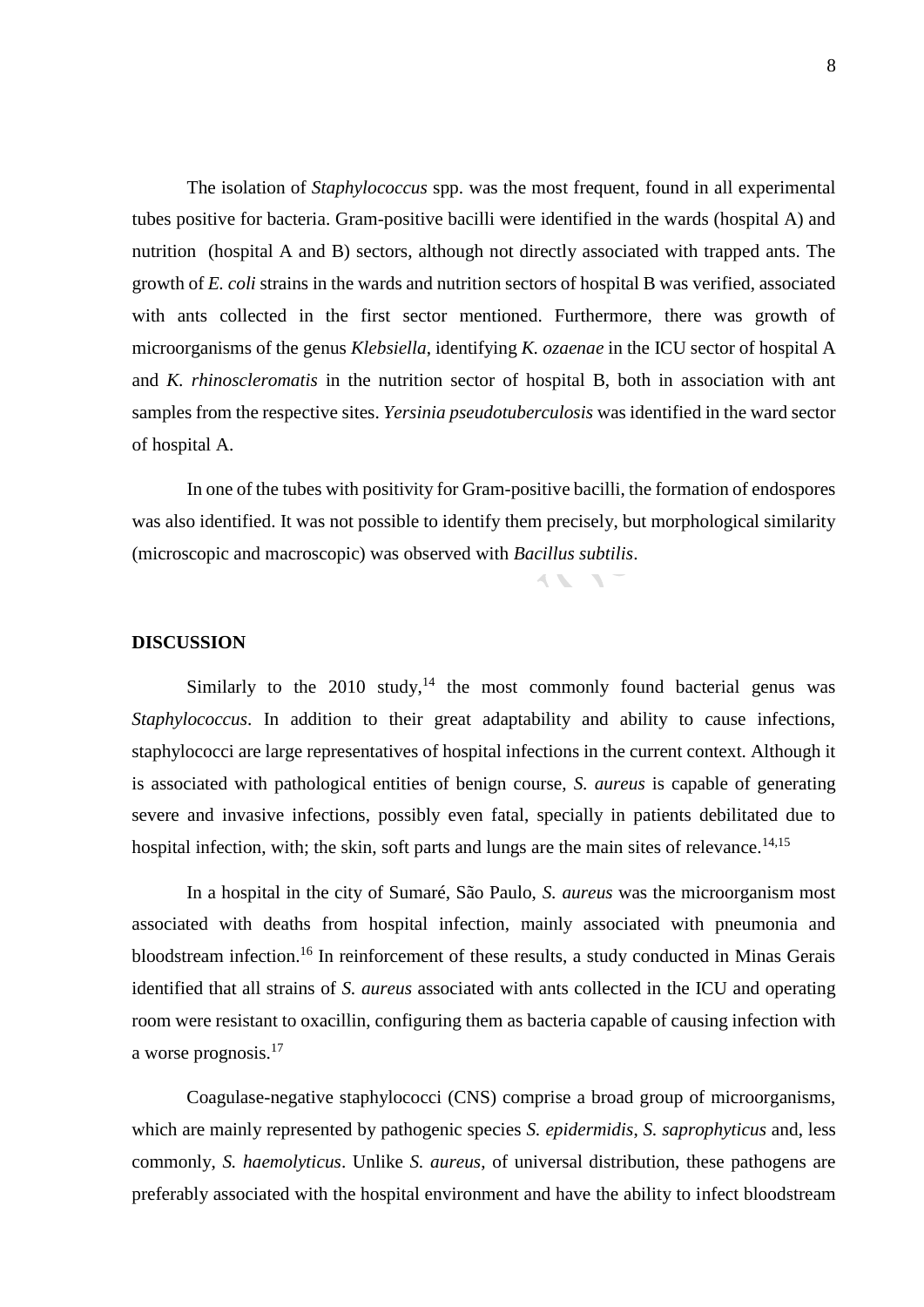and urinary system, mainly. Although such agents are classically associated with colony formation in vascular catheters and prostheses primarily, their association with ants is not irrelevant, since it is known that some of these arthropods are attracted to clean and even sterile materials.<sup>18</sup>

In the study on Gram-positive bacteria associated with ants conducted in a hospital in Rondônia, *S. epidermidis* and *S. saprophyticus* represented half of the microorganisms found. In addition, they presented resistance to vancomycin and oxacillin. Strains of *S. aureus* comprised 13% of the results and showed resistance to oxacillin. CNS was the second group of microorganisms in association with ants most prevalent in a hospital in Botucatu, São Paulo, making up 20% of bacteria found.<sup>9.19</sup>

The genus *Klebsiella* is of great importance in the context of hospital infection, especially *K. pneumoniae*, a bacterium associated with severe opportunistic infections in hospitalized patients. Although this species was not isolated in the present study, other representatives of the genus also have the potential to cause disease. There are reports of otitis media, mastoiditis, bacteremia, soft tissue infection and urinary tract caused by *K. ozaenae*, an ant-associated bacterium also found in a hospital in the state of São Paulo. The role of *K. rhinoscleromatis* in the development of severe nosocomial infections is uncertain, but it does not seem to be as relevant. It is known, on the other hand, about the relevance of this agent in the pathogenesis of rhinocleroma. $10,20,21$ 

Gram-positive bacilli were found in several ant samples in the in-hospital context in other studies of similar methodologies. This bacterial morphology encompasses a considerable number of species; in the clinical context, the most relevant are *B. anthracis, B. cereus and Listeria monocytogenes*. *L. monocytogenes* and *B. cereus* present gastroenteritis-related pathogenesis, while *B. anthracis* has a variable, aggressive and generally systemic clinical spectrum. Since B. cereus and B. anthracis are spores-forming bacteria, they easily adapt and propagate through the environment, a virulence factor that confers a certain independence of the transmission through mechanical vectors, although it does not cancel this importance. *B. subtilis* is a bacterium harmless to the human species and with probiotic value.<sup>3,9,11,22,23</sup>

*E. coli strains* have been reported in studies in the states of Bahia and São Paulo, although not associated with food preparation sectors as in this study. This bacterium holds different commensal and pathogenic strains, and among those that caused diseases the Shigatoxin producing (STEC) and the enteropathogenic pathotypes stood out. The main disorders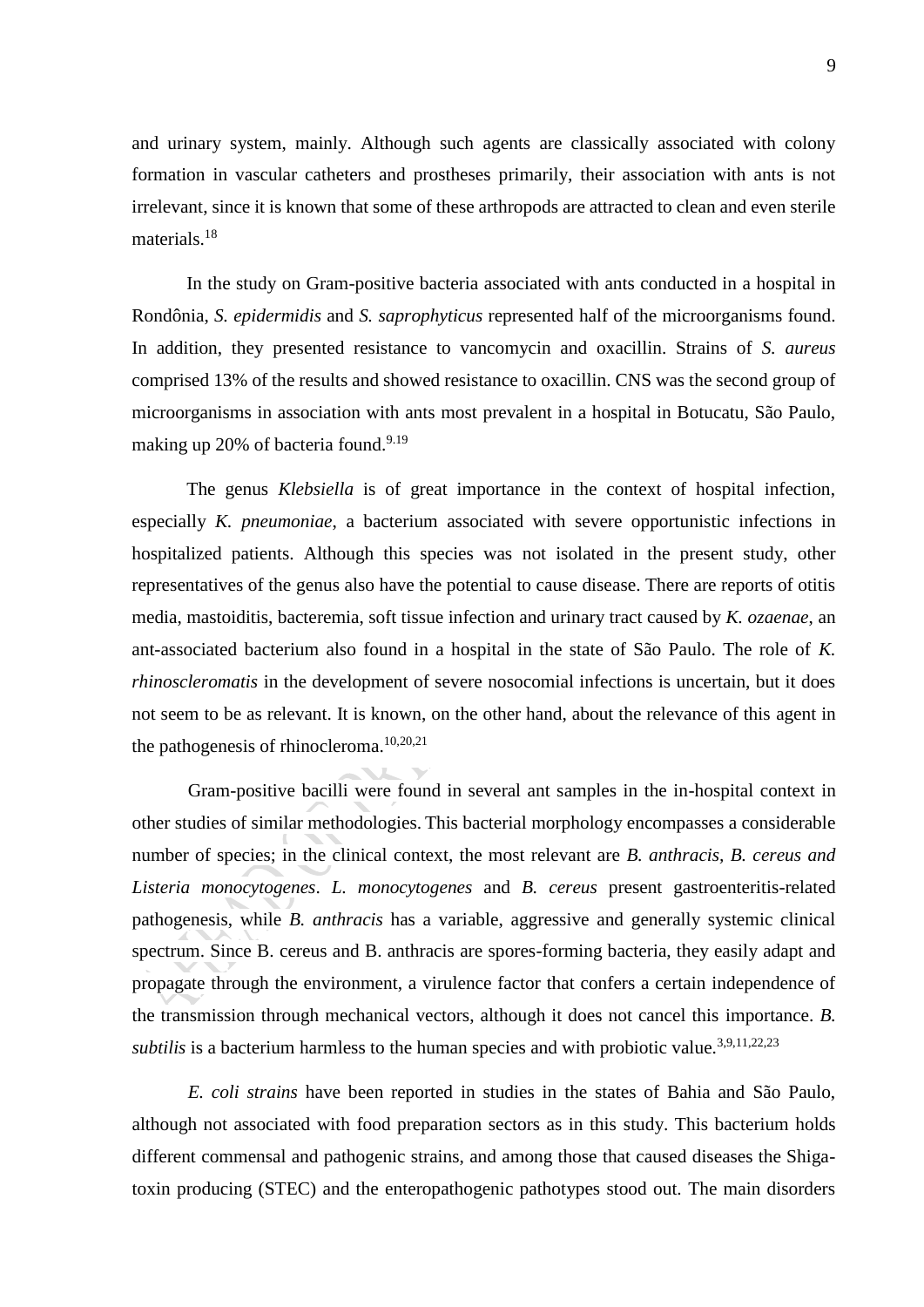caused by such microorganisms involve gastrointestinal symptoms; however the clinical profile may present greater severity depending on the strain. Hemolytic uremic syndrome, hemorrhagic colitis and even acute renal failure are consequences of infection by the enterohemorrhagic*E. coli* strain (EHEC) – a pathotype of STEC. The strain *E. coli* O157:H7 is the best known ECEH serotype and has epidemiological importance due to its potential for gastrointestinal outbreaks in several countries. Its tropism by the gastrointestinal system reinforces the danger of its association hospital kitchen ants.<sup>2,10,24</sup>

The enterobacterium *Y. pseudotuberculosis* found in this study was not described in other similar studies, but it was possible to isolate an organism of the same genus (*Y. pestis*) in a hospital in the city of Taubaté, São Paulo. The *Y. pseudotuberculosis* is transmitted via fecaloral route either by contaminated water or food or by direct contact with infected individuals. The clinical spectrum includes fever, abdominal pain, diarrhea, and extra-abdominal symptoms such as reactive arthritis and erythema nodosum. $11,25$ 

As such, we can conclude that ants in hospital environments in the city of Anápolis also carry pathogenic and non-pathogenic bacteria, capable of causing various types of infections and, therefore, should be seen as important mechanical vectors of microorganisms by hospital infection control committees. However, the relationship between the presence and quantity of ants and the occurrence of hospital infections is still debatable. As such, additional studies should be developed in order to associate these variables.

It was possible to reproduce results found in other studies of the same theme, reinforcing the previously known data. On the other hand, the non-reproducibility of otherwise common bacterial isolations, such as of the *Streptococcus* spp. and *Enterococcus* spp., may be the result of the environmental variables characteristic of the research field, as well as slight methodological differences. This study contributes to the national characterization of the microbiota associated with ants, especially in the state of Goiás, given the scarcity of studies on the field in the state.

#### **ACKNOWLEDGMENTS**

The authors thank the Centro Universitário de Anápolis - UniEvangélica for funding the study through the Scientific Initiation Program and for the full availability of Labbas during the research period. They also thank all Labbas technicians, particularly Hallyson Kim Lee Sato,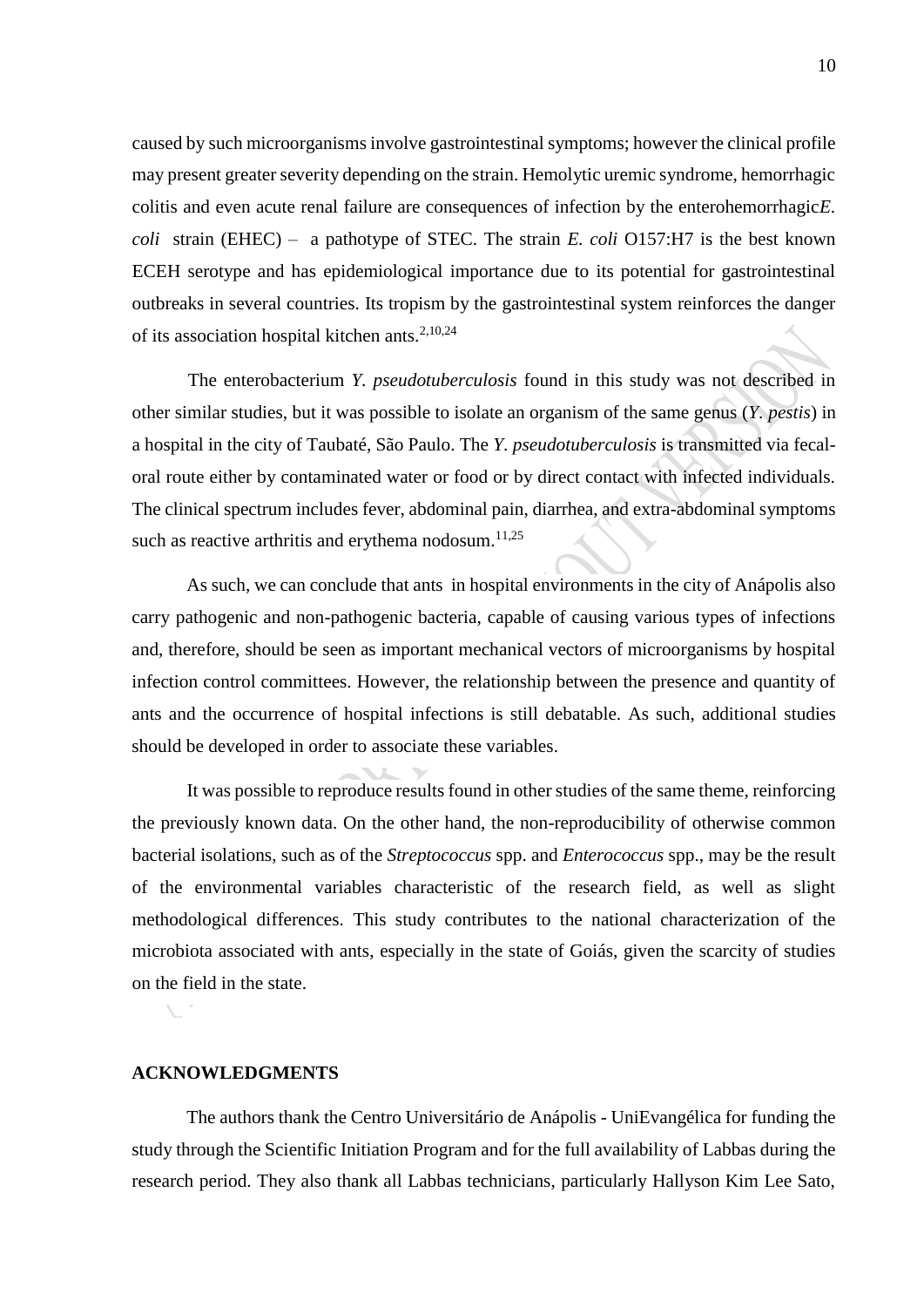for the great assistance offered during the stages carried out on site. Furthermore, they thank the hospital infection control committees of the participating hospitals for allowing and facilitating the process of setting up traps and collecting ants.

# **REFERENCES**

- 1. Santos MN. Research on urban ants: approaches and gaps. Insectes Soc 2016;63:359-71. <http://dx.doi.org/10.1007/s00040-016-0483-1>
- 2. Oliveira BRM, Sousa LF, Soares RC, et al. Ants as vectors of bacteria in hospital environments. J Microbiol Res 2017;7(1):1-7. <http://dx.doi.org/10.5923/j.microbiology.20170701.01>
- 3. Máximo HJ, Felizatti HJ, Ceccato M, et al. Ants as vectors of pathogenic microorganisms in a hospital in São Paulo county, Brazil. BMC Res Notes 2014;7:554. <http://dx.doi.org/10.1186/1756-0500-7-554>
- 4. Cintra-Socolowski P, Malaspina O, Cavalcante RS, et al. Integrated pest management programme in hospital environment. Indoor Built Environ 2014;24(3):414-21. <http://dx.doi.org/10.1177/1420326x13516657>
- 5. Silva LT, Pichara NL, Pereira MA, et al. Formigas como veículo de patógenos no Hospital Universitário Alzira Velano, em Alfenas-MG. Rev Méd Minas Gerais [Internet] 2005  $[citado$  2020  $j$ un 05];15(1):13-6. Disponível em: <http://www.rmmg.org/artigo/detalhes/1450>
- 6. Boursaux-Eude C, Gross R. New insights into symbiotic associations between ants and bacteria. Res Microbiol 2000;151(7):513-9. [http://dx.doi.org/10.1016/s0923-](http://dx.doi.org/10.1016/s0923-2508(00)00221-7) [2508\(00\)00221-7](http://dx.doi.org/10.1016/s0923-2508(00)00221-7)
- 7. Giarola LB, Baratieri T, Costa AM, et al. Infecção hospitalar na perspectiva dos profissionais de enfermagem: um estudo bibliográfico. Cogitare Enferm 2012;17(1):151- 7.<http://dx.doi.org/10.5380/ce.v17i1.26390>
- 8. Cavaleiro PLG. Prevenção da infecção nosocomial nas unidades de cuidados intensivos [dissertação] [Internet]. Porto: Universidade do Porto; 2011 [citado 2020 jun 05]. Disponível em: [https://repositorio](https://repositorio-aberto.up.pt/bitstream/10216/53392/2/Pedro%20Cavaleiro%20%20Preveno%20da%20Infeco%20Nosocomial%20nas%20Unidades%20de%20Cuidados%20Intensivos.pdf)[aberto.up.pt/bitstream/10216/53392/2/Pedro%20Cavaleiro%20%20Preveno%20da%20In](https://repositorio-aberto.up.pt/bitstream/10216/53392/2/Pedro%20Cavaleiro%20%20Preveno%20da%20Infeco%20Nosocomial%20nas%20Unidades%20de%20Cuidados%20Intensivos.pdf) [feco%20Nosocomial%20nas%20Unidades%20de%20Cuidados%20Intensivos.pdf](https://repositorio-aberto.up.pt/bitstream/10216/53392/2/Pedro%20Cavaleiro%20%20Preveno%20da%20Infeco%20Nosocomial%20nas%20Unidades%20de%20Cuidados%20Intensivos.pdf)
- 9. Vieira GD, Alves TC, Silva OB, et al. Bactérias Gram-positivas veiculadas por formigas em ambiente hospitalar de Porto Velho, estado de Rondônia, Brasil. Rev Pan-Amazôn Saúde 2013;4(3):33-6.<http://dx.doi.org/10.5123/s2176-62232013000300005>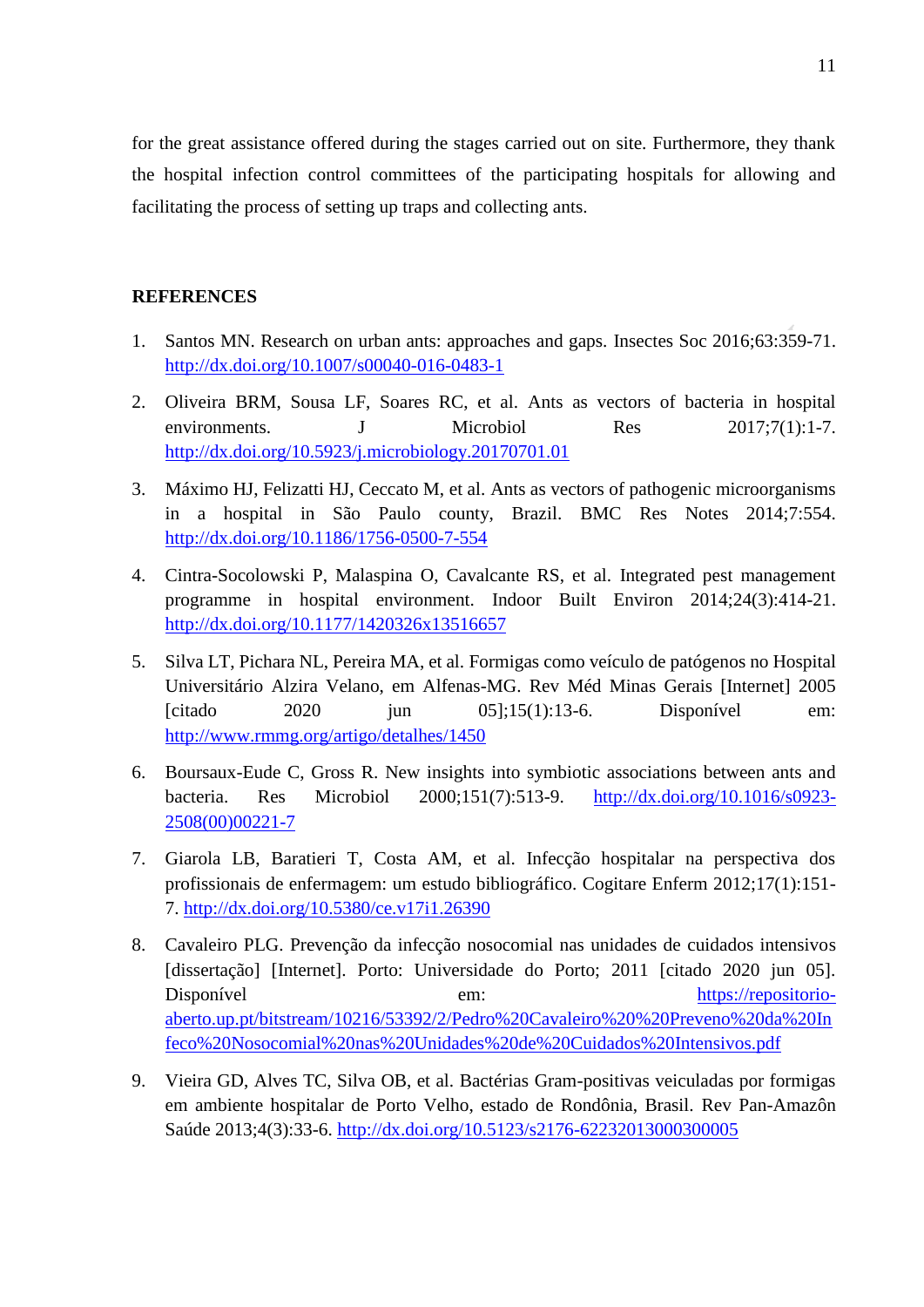- 10. Tanaka II, Viggiani AMFS, Person OC. Bactérias veiculadas por formigas em ambiente hospitalar. Arq Méd ABC [Internet] 2007 [citado 2020 jun 05];32(2):60-3. Disponível em: <https://www.portalnepas.org.br/amabc/article/view/182>
- 11. Pereira RS, Ueno M. Formigas como veiculadoras de microrganismos em ambiente hospitalar. Rev Soc Bras Med Trop 2008;41(5):492-5. [http://dx.doi.org/10.1590/s0037-](http://dx.doi.org/10.1590/s0037-86822008000500011) [86822008000500011](http://dx.doi.org/10.1590/s0037-86822008000500011)
- 12. Pesquero MA, Elias Filho J, Carneiro LC, et al. Formigas em ambiente hospitalar e seu potencial como transmissoras de bactérias. Neotrop Entomol 2008;37(4):472-7. <http://dx.doi.org/10.1590/s1519-566x2008000400017>
- 13. Lutinski JA, Ahlert CC, De Freitas BR, et al. Ants (Hymenoptera: Formicidae) in hospitals of southern Brazil. Rev Colomb Entomol [Internet] 2015 [citado 2020 jun 05];41(2):235- 40. Disponível em:<http://www.scielo.org.co/pdf/rcen/v41n2/v41n2a14.pdf>
- 14. Aquino RSS. Formigas como vetores de infecção hospitalar em dois hospitais do sudeste da Bahia, Brasil: estudo dos locais de adesão bacteriana no seu exoesqueleto [dissertação] [Internet]. Ilhéus (BA): Universidade Estadual de Santa Cruz; 2010 [citado 2020 jun 05]. Disponível em:<http://livros01.livrosgratis.com.br/cp147776.pdf>
- 15. Lima MFP, Borges MA, Parente RS, et al. *Staphylococcus aureus* e as infecções hospitalares: revisão de literatura. Rev Uningá Rev [Internet] 2015 [citado 2020 jun 05];21(1):32-9. Disponível em: <http://revista.uninga.br/index.php/uningareviews/article/view/1616/1227>
- 16. Guimarães AC, Donalisio MR, Santiago THR, et al. Óbitos associados à infecção hospitalar, ocorridos em um hospital geral de Sumaré-SP, Brasil. Rev Bras Enferm 2011;64(5):864-9.<http://dx.doi.org/10.1590/s0034-71672011000500010>
- 17. Martins MC, Paula Júnior JD. Identification of *Staphylococcus Aureus* and profile of oxacillin resistance in hospital environmental ants. Int J Anim Sci Technol [Internet] 2017  $[citado$  2020  $j$ un 05];1(1):15-8. Disponível em: <http://article.sciencepublishinggroup.com/pdf/10.11648.j.ijast.20170101.13.pdf>
- 18. Maia ZPG, Gusmão AB, Barros TF. Formigas como fator de risco para infecções nosocomiais. Rev Saud Biol [Internet] 2009 [citado 2020 jun 05];4(2):47-51. Disponível em:<http://revista2.grupointegrado.br/revista/index.php/sabios2/article/view/151/279>
- 19. Cintra P. Formigas em ambientes hospitalares: associação com bactérias (patogênicas e endosimbiontes) e modelo de controle [tese] [Internet]. São Paulo (SP): Universidade Estadual Paulista; 2006 [citado 2020 jun 05]. Disponível em: [https://repositorio.unesp.br/bitstream/handle/11449/106531/cintra\\_p\\_dr\\_rcla.pdf?sequenc](https://repositorio.unesp.br/bitstream/handle/11449/106531/cintra_p_dr_rcla.pdf?sequence=1)  $e=1$
- 20. Goldstein EJ, Lewis RP, Martin WJ, et al. Infections caused by *Klebsiella ozaenae*: a changing disease spectrum. J Clin Microbiol [Internet] 1978 [citado 2020 jun 05];8(4):413- 8. Disponível em:<https://jcm.asm.org/content/jcm/8/4/413.full.pdf>